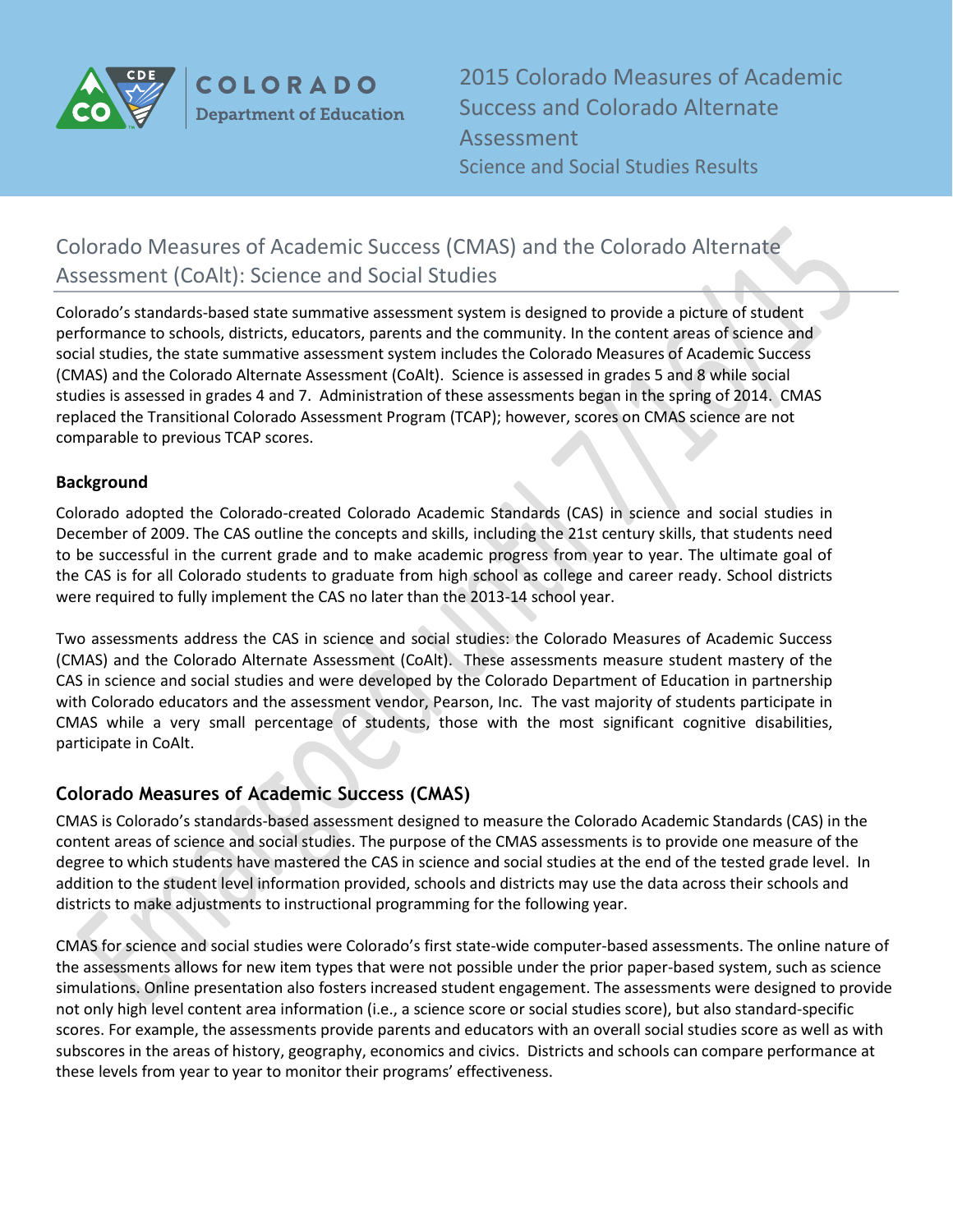The CAS and the corresponding CMAS assessments focus on student mastery over the concepts and skills expected in the standards at each grade level. CMAS science and social studies include the following proficiency levels:

Distinguished Command Strong Command Moderate Command Limited Command

The top two levels indicate that a student is on track for being college and career ready.

### **Colorado Alternate Assessment (CoAlt)**

CoAlt is the standards-based assessment designed specifically for students with the most significant cognitive disabilities who are unable to participate in CMAS, even with accommodations. Students must meet participation requirements to take CoAlt. CoAlt assesses the performance expectations of the CAS for students with significant cognitive disabilities as expressed in the Extended Evidence Outcomes (EEOs) of the Colorado Academic Standards (CAS). The primary purpose of the assessment program is to determine the level at which Colorado students with significant cognitive disabilities meet the EEOs of the CAS in the content areas of science and social studies at the end of the tested grade level.

The assessment involves teachers observing students as they complete assessment questions. Teachers then score student performance using the appropriate CoAlt scoring rubric and submit performance results.

The alternate assessment includes the following proficiency levels:

Novice Developing Emerging Exploring

Students who do not respond to any items on the assessment receive an inconclusive designation. These students are included in the Exploring performance level.

This summary provides a brief overview of 2015 state-level performance. Results for all students are reported, as well as results based on gender, race/ethnicity, special programs status (i.e., Title I and IEP), eligibility to receive free or reduced price lunch, and English language proficiency.

# 2015 State Level Performance Results

With the exception of 8<sup>th</sup> grade science, overall CMAS performance in science and social studies increased across the state when compared with last year. The percentage of students performing in the Strong and Distinguished Command performance levels increased by 4.8% in 4<sup>th</sup> grade social studies, by 1.0% in 7<sup>th</sup> grade social studies, and by 1.2% in 5<sup>th</sup> grade science. The percentage of CMAS students performing in the top two performance levels decreased by 3.5% in 8<sup>th</sup> grade science.

The percentage of students with the most significant cognitive disabilities performing in the Developing and Novice performance levels on the CoAlt assessment increased by 1.6% from last year in  $7<sup>th</sup>$  grade social studies, but decreased by 5.4% in 4<sup>th</sup> grade social studies. The percentage of CoAlt students performing in the top two levels increased by 3.4% in  $5<sup>th</sup>$  grade science and did not change in  $8<sup>th</sup>$  grade science. It is important to note that CoAlt performance is expected to change from year-to-year because the population is relatively small and includes considerable variance.

Assessment Unit July 2015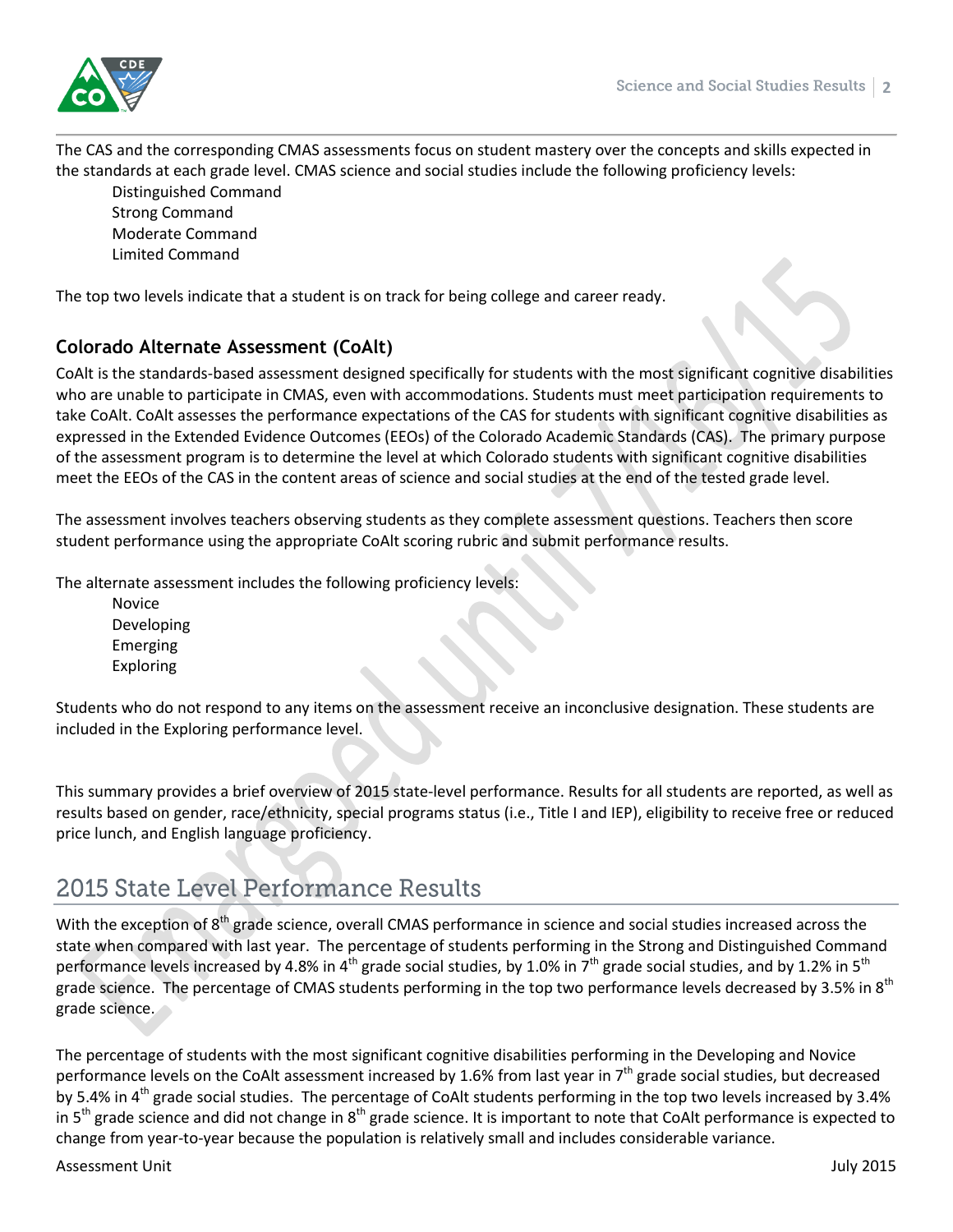

## **Science**

Grade 5:

CMAS: 34.8% of students scored in the Strong and Distinguished Command performance levels. CoAlt: 48.0% of students scored in the Developing and Novice performance levels.

Grade 8:

CMAS: 29.0% of students scored in the Strong and Distinguished Command performance levels. CoAlt: 40.7% of students scored in the Developing and Novice performance levels.

### **Social Studies**

Grade 4:

CMAS: 21.8% of students scored in the Strong and Distinguished Command performance levels. CoAlt: 35.8% of students scored in the Developing and Novice performance levels.

Grade 7:

CMAS: 17.6% of students scored in the Strong and Distinguished Command performance levels. CoAlt: 40.4% of students scored in the Developing and Novice performance levels.

# 2015 CMAS Subgroup Results

The next section of this report provides state level information for several subgroup populations on CMAS (i.e., results based on gender, race/ethnicity, Title 1 status, IEP status, Free and Reduced Lunch status, and English Language Proficiency). Due to low numbers of students participating and the unique nature of the population, subgroup results for CoAlt are not provided here.

### **Results by Gender**

**Science.** A higher percentage of males than females scored in the Strong and Distinguished Command performance levels in both  $5^{th}$  grade (35.7% to 33.8%) and  $8^{th}$  grade (29.5% to 28.6%). Last year, a slightly higher percentage of females scored in the Strong and Distinguished Command levels than males in both grade levels.

**Social Studies.** A higher percentage of females than males scored in the Strong and Distinguished Command performance levels in both  $4^{th}$  grade (22.8% to 20.9%) and  $7^{th}$  grade (20.3% to 15%). This pattern is consistent with last year's results.

# **Results by Ethnic Group**

Across the grades and content areas, gaps were found between the highest scoring race/ethnicity subgroup and the Black and Hispanic subgroups in terms of percent of students achieving Strong or Distinguished Command.

**Science.** When compared to other racial/ethnic groups, the highest percentage of students achieving Strong or Distinguished Command performance levels in grade 5 were White and Asian (about 48% each). Students of two or more races were within 8 percentage points of the top performing groups (40.4%). Fewer Black (15.8%) and Hispanic